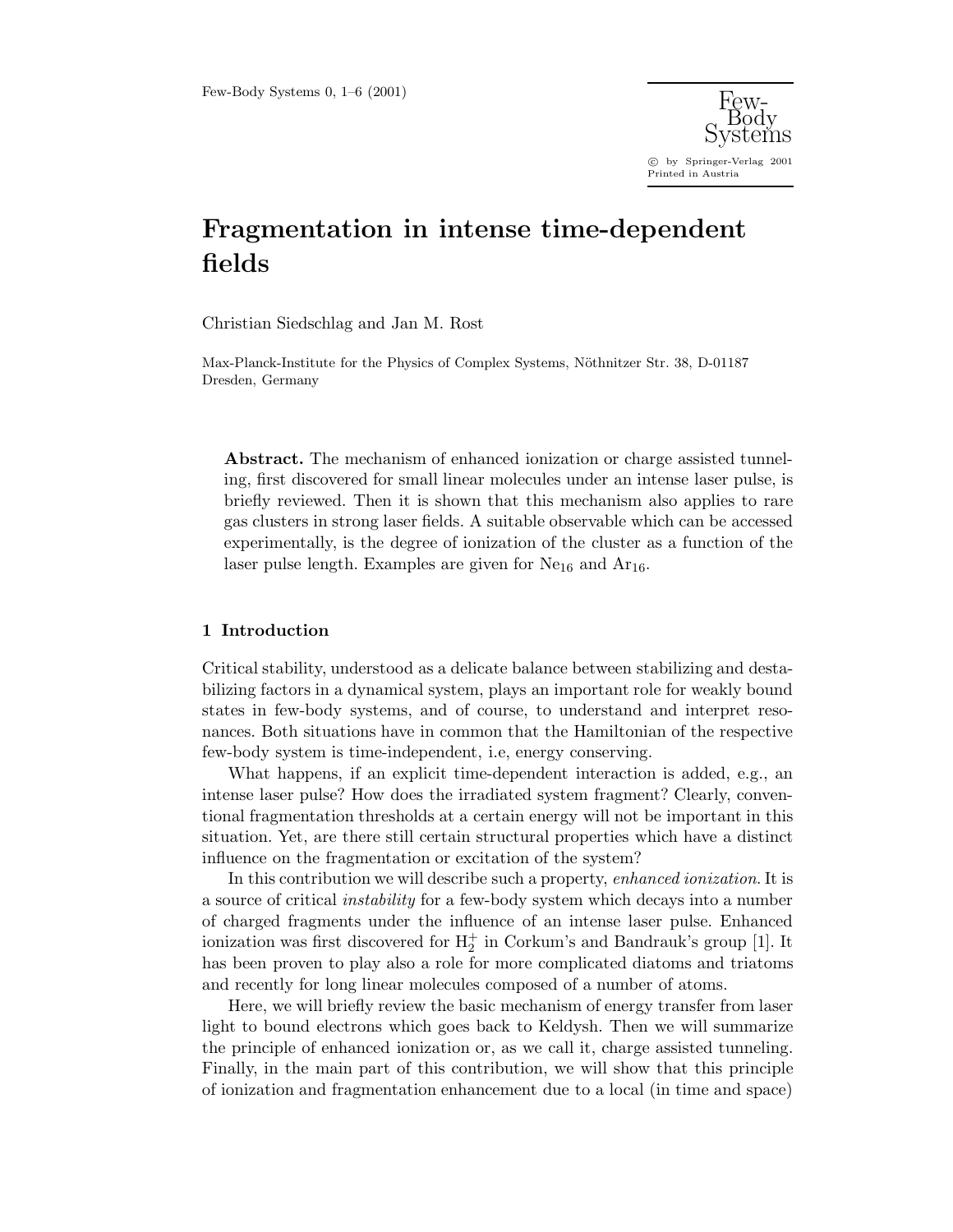instabilityof the system is also at work in rare gas atom clusters of moderate seize of the order of 10 atoms.

#### **2 Energy transfer from a laser field to bound electrons**

## *2.1 Tunneling ionization for an atom*

Adding a time-dependent interaction via dipole coupling

$$
V(\mathbf{R},t) = \mathbf{R}\hat{e}_p f(t) \cos(\omega t)
$$
 (1)

to the dynamics of a bound electron with a Hamiltonian  $H = p^2/2 - Z/R$ increases the space of parameters on which the dynamics depends by the envelope function  $f(t)$  with a maximum field strength of  $F_0$ , by the pulse length T, the frequency of the field  $\omega$  and by the polarization direction  $\hat{e}_p$  (we assume linearly polarized light only). The fluency or energy content of the pulse is then  $E_T =$  $\int_0^T f(t)^2 dt$ . Most experiments have been performed at  $\omega = 0.057$  a.u. which is the frequency of the Titan-Sapphire laser. Typical pulse lengths are of the order of  $10-10^3$ fs or longer, depending on the intensity  $F_0^2$  one needs.

For the theoretical approach the ratio  $\gamma = \omega_B/\omega$  is important and decides if the light field can be treated classically ( $\gamma > 1$ ) but non-perturbatively or if one deals with multiphoton dynamics where each absorbed photon can be traced and increases the energy by  $\hbar\omega$ . For a hydrogen atom with binding energy  $E_B = \hbar \omega_B = 0.5$ a.u. and the laser frequency of  $\omega = 0.057$ a.u. we have  $\gamma \gg 1$ . This regime is sometimes called tunneling regime since the ionization proceeds bytunneling through an instantaneous barrier formed bythe time-dependent potential  $-Z/R + \mathbf{R}\hat{e}_p f(t) \cos \omega t$  seen by the electron. Keldysh gave an analytical expression of the ionization rate under such conditions which is dominated by the tunneling through the barrier (see fig. 1a, for simplicity we discuss a onedimensional case here where the electron has onlyone degree of freedom along the polarization axis of the laser,  $\mathbf{R}\hat{e}_p = R$ ). For our purpose, also in the context of clusters as explained later, we use a semiclassical approximation of the tunneling rate

$$
\Gamma(t) = 1/\tau \int (V(R) - Rf(t)\cos\omega t - E_B)^{1/2} dR , \qquad (2)
$$

where  $1/\tau$  is the frequency  $\omega_B/2\pi$  with which the particle bound with energy  $\hbar\omega_B$  tries to tunnel through the barrier.  $\gamma \approx 10$  as in our case means a separation of time scales for the electron dynamics and the periodic change of the laser field: The electron in its hydrogenic ground state returns roughly ten times before one optical cycle is completed. This allows one to formulate a time-dependent rate as in eq. (2) and to integrate over time afterwards. The envelope function  $f(t)$ , of  $\sin^2$ -shape in our case, controls the pulse length varies even more slowly for a pulse of a typically length of 10 to 100 optical cycles.

## *2.2 Enhanced ionization for a diatomic molecule*

Looking at the simplest molecule,  $H_2^+$ , exposed to a strong laser field, one notes that an additional time scale enters the dynamics, namely that of the nuclear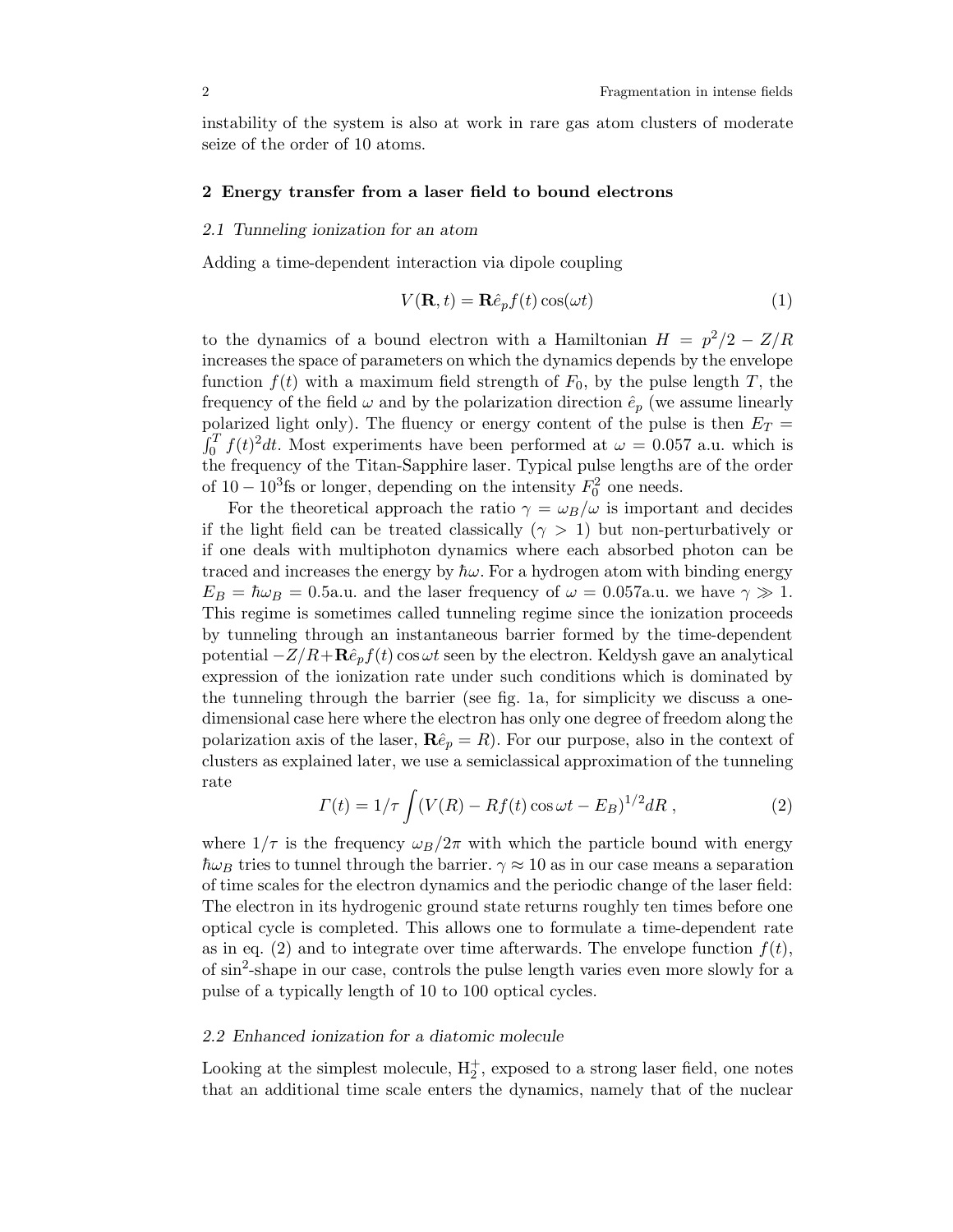

**Figure 1.** Schematic representation of tunneling ionization at maximum field strength (a) for an atom, and (b) for  $H_2^+$  at different internuclear distances R.

motion. It is typically (depending on the mass of the nuclei) a factor  $10^3$  to  $10^5$ slower than the electronic time scale (1 a.u.) and can be of the same order as the pulse length. The interesting dynamical effects happen when the internuclear axis is parallel to the polarization axis of the laser light. The simplest representation of the system still capturing the essential dynamical features is therefore onedimensional for the electronic and nuclear degree of freedom. Since the latter can be treated as an adiabatic variable to a first approximation we have now an ionization (or tunneling) rate in the strong laser field which depends on time  $t$ and internuclear distance  $R$ , as shown in fig. 1b. Since the energy absorption is non-linear a larger part of the wavefunction is accumulated in the higher lying well at each instant of time [1]. The internuclear distance which produces the lowest barriers will allow for the highest tunneling rate. At small internuclear distance, the electron lives still in one common well and has to tunnel through the outer barrier. For large internuclear separation the electron has to tunnel through the inner barrier. Hence, an intermediate internuclear distance  $R_c$  must exist where both barriers are of roughlyequal height and easyto tunnel through for the electron. For  $H_2^+$  this is the case at about 7a.u. for which distance also in the experiment a strong enhancement of ionization has been observed. The distance of the nuclei before the Coulomb explosion can be determined from the measured kinetic energy of the ions  $[2]$ . In fig. 2 we show the one-dimensional result for enhanced ionization for fixed nuclei. This means that the laser pulse is applied to the system of the bound electron and the two nuclei at a distance  $R$ and the ionization yield is recorded. One clearly sees a maximum of ionization around 7 a.u.. Note that the effect of charge assisted tunneling does not depend on the laser frequencyas long as the dynamical time scales are separated well. The quasiclassical curve compared to the quantum result in fig. 2 has been obtained with our mixed quantum-classical formulation of few-bodydynamics and represents a test for the following application to rare gas atom clusters.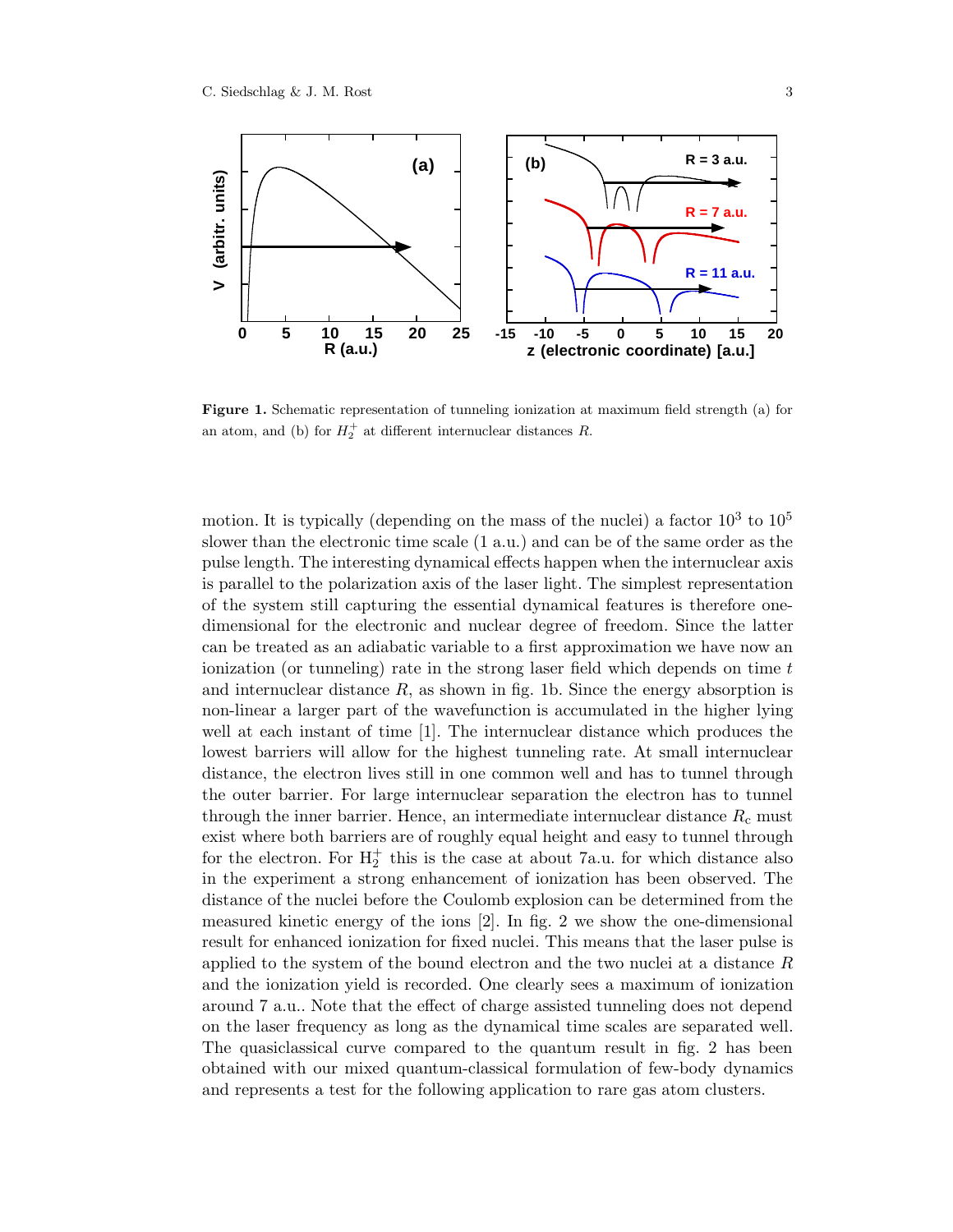

**Figure 2.** Ionization probability for  $H_2^+$  in one dimension as a function of internuclear distance  $R$  for a pulse of 10 optical cycles, peak intensity of  $5 \times 10^{13} W/cm^2$  and frequency of  $\omega = 0.055$ a.u., quantum result solid and quasi-classical model dashed.

### **3 Rare gas atom clusters in strong laser fields**

#### *3.1 Theoretical approach*

The description of clusters of 10-50 atoms with more than 10 electrons (Ne, Ar, etc.) in an intense laser field requires some severe approximations since more than a hundred particles cannot be propagated quantum mechanically in time. The laser pulse fragments and ionizes the cluster veryefficiently. Hence, it is reasonable to model the Coulomb explosion of charged fragments classicallyby solving Newton's equations for all the fragments. However, as described in the previous section, barriers and tunneling playa significant role for the absorption of energy from the laser pulse by bound electrons. An adequate treatment of these processes requires some quantum elements in the description which have to be compatible with the classical formulation for the motion of the particles. We model the ionization probability  $P(t) = \Gamma(t)\Delta t$  for each atom in the cluster with the time-dependent tunneling rate of eq. (2) in a small time interval  $\Delta t$ , where the field  $F$  in the tunneling rate is now not only the laser field but in addition the instantaneous effective field generated byall other surrounding charged particles at the position of the atom to be ionized. We decide bycomparison of the probabilitywith a random number if the atom is ionized. If the answer is yes, a new "classical" electron is created and the charge of the atom/ion increases byone. Simultaneouslythe next bound electron of the ion (with correspondingly higher binding energy) is subject to the possibility of ionization by the effective tunneling rate. This procedure is carried through simultaneouslyfor all atoms/ions of the cluster. More details of the theoretical formulation and numerical implementation will be reported elsewhere. However, similar approaches have been formulated in [3, 4, 5]. Our results agree quantitatively with [5], while the results in [4] for a given peak intensity indicate in general a higher degree of ionization than in our case.

#### *3.2 The traces of charge assisted tunneling in rare gas atom clusters*

It is not obvious beforehand if charge assisted tunneling is relevant for clusters since they do not have the preferred orientation of a linear molecule which gets aligned along the polarization axis. Another practical problem is the detection of the mechanism since the the kinetic energyof all ions (even if it could be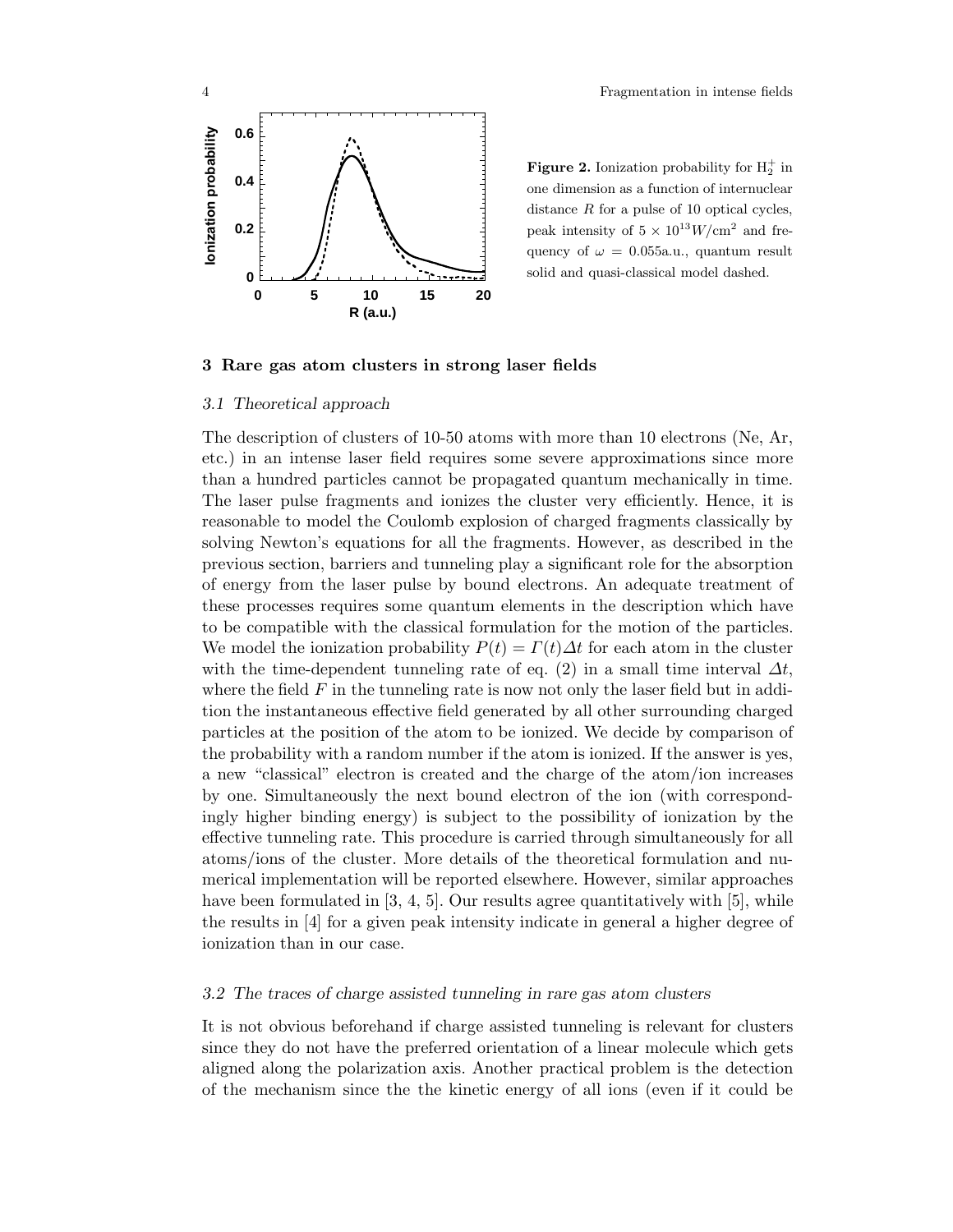

Figure 3. Absorbed energy (a) and charge of the cluster (b) after application of the laser pulse of fig. 2 but with an intensity of  $10^{15}$ W/cm<sup>2</sup> and a pulse length of 20 optical cycles. Shown are results for  $Ne_{16}$  and  $Ar_{16}$  clusters for fixed mean next-neighbor distance of the ions  $R = (N^{-1} \sum_{i=1}^{N} \min_{i > j} {\{|\mathbf{R}_i - \mathbf{R}_j|^2\}})^{1/2}$  given in terms of the equilibrium distance  $R_0$ . Results are smoothed and averaged over 20 runs for each R.

measured) would not directlyallow one to determine the ionic distances where the electron was ionized. However, we can tune the pulse length through an optimum for enhanced ionization: If the pulse is too short, the ions will not reach the critical distance for enhanced ionization during the laser pulse. If the pulse is too long the intensityof the pulse is too weak when the critical distance is reached. In between, there should be an optimum pulse length putting enhanced ionization most effectively to work, provided the mechanism exists.

We proceed as in the case of  $H_2^+$  and calculate the ionization yield for fixed cluster seize measured in terms of the averaged next-neighbor ion distance in the cluster first (fig. 3). We find a clear signature for charge assisted tunneling for the absorbed energyas well as for the number of ionized electrons in both of our clusters considered, namely  $Ne_{16}$  and  $Ar_{16}$ , see fig. 3. However, as one can see in fig. 3, the critical distance is veryclose to the equilibrium distance since rare gas atom clusters are looselybound compared to covalent molecules. Hence, it is not clear a priori if the absorbed energyand created charge of the cluster will also reflect charge assisted tunneling in a full dynamical calculation as a function of laser pulse length. As can be seen from fig. 4 the energyis monotonically decreasing while the charge shows a maximum for an optimum pulse length. In contrast to fig. 3 we have now different laser pulses with constant fluency, i.e.  $F_0^2 \propto 1/T$ . Hence, the shortest pulses have the highest intensity. In this situation, ionization happens fast and almost at  $R_0$  leading to highly energetic ions, as well as to energetic electrons (through the high intensityof the field). This effect masks tunneling ionization since the energyrises for short pulses.

Note also that the maximum in the charge for the Neon cluster is weaker than for the Argon cluster and that it occurs at longer pulses. This result is somewhat unexpected since the Argon atoms are heavier than the Neon atoms which leads to a slower Coulomb explosion for Argon. Based on this argument one would expect that the critical distance is reached at longer pulses for Argon